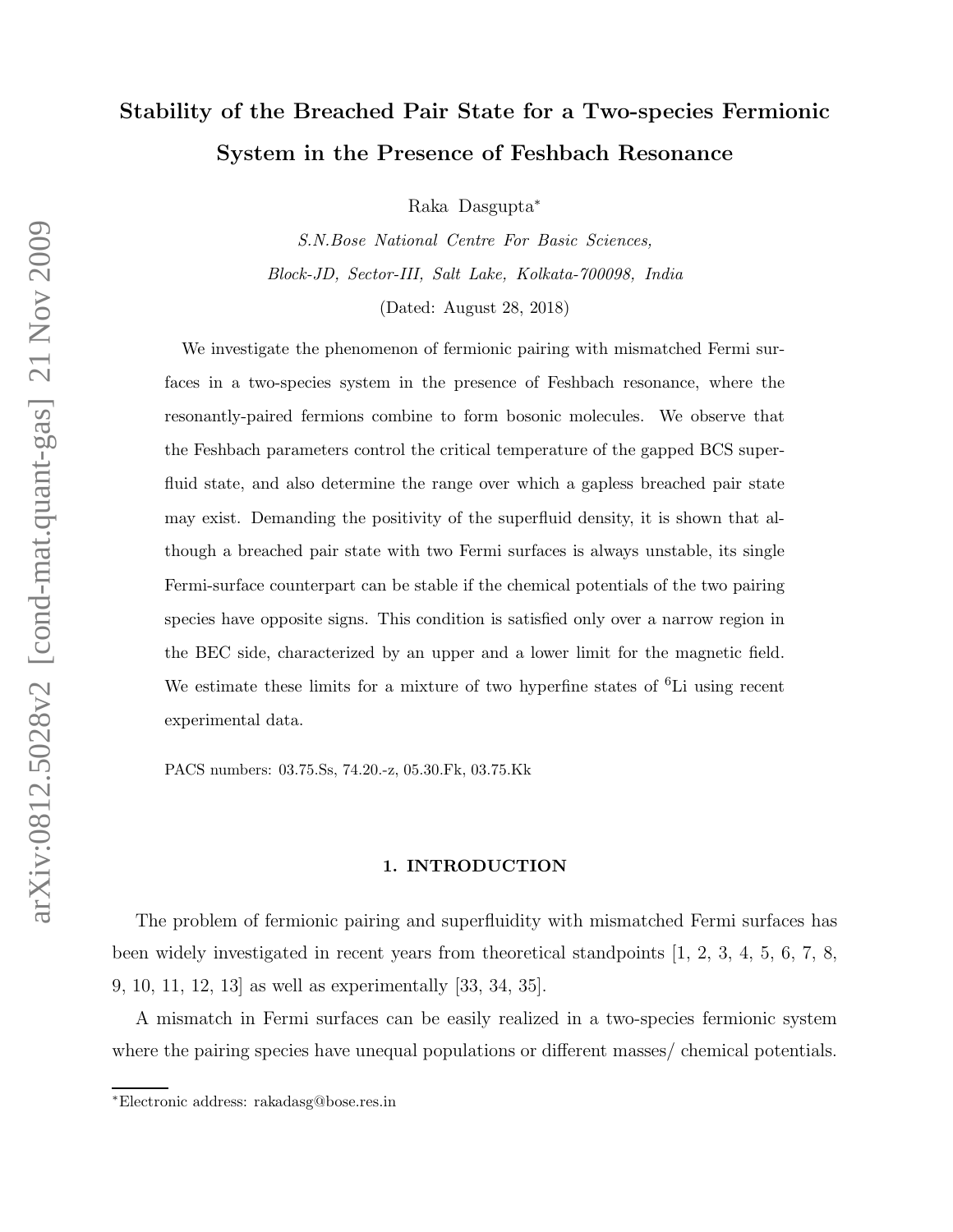Typically, such a system would consist of two different fermionic atoms (e.g., <sup>6</sup>Li and <sup>40</sup>K) or alternatively, two hyperfine states of the same atom (e.g., states  $|F\,=\,1/2,m_F\,=\,1/2\rangle$ and  $|F = 1/2, m_F = -1/2$  of <sup>6</sup>Li atoms).

Several phases have been proposed to describe the possible ground state of such a system, including the FFLO phase [16, 17, 20](pairing with non-zero centre-of-mass momentum, where the order parameter shows a spatial variation), the gapless BP (breached pair) phase [1, 2, 3] (pairing with zero centre-of mass momentum: where the order parameter is non zero but the excitation energy becomes zero), and the inhomogeneous phase-separated state [7, 8], where any two pure states coexist.

In this note, our focus is on the homogeneous and gapless breached pair state, also known as the Sarma state. Sarma [15], in the early studies of superconductivity, predicted a spatially isotropic, homogenous and uniform state with gapless excitation modes in the presence of a magnetic field. However, for weak coupling BCS theory, this gapless breached pair state marks the maximum of the thermodynamic potential, and thus, cannot be the stable ground state of the system. This is the well-known Sarma instability. In the last few years, several mechanisms were put forward to avoid this instability. According to Forbes et al. [18], a stable Sarma state is possible in a model with finite range interaction where the momentum dependence of the pairing gap cures the instability. It has also been proposed by a number of workers [6, 19, 20, 21] that the breached pair state becomes stable in the deep BEC regime, if the BCS-BEC crossover picture is taken into account. He et al.,in a very recent work [23] has argued that the breached pair state can be a possible ground state in the weak coupling region for a two-band Fermi system.

To study the breached pair state, we start with a two-species fermionic system. In addition to the weak BCS attraction ( denoted by  $-g_1$ ), we consider a strong interaction  $(g_2)$  of the Feshbach variety which couples a fermion of type a with a b fermion to form a bosonic molecule B. Our model resembles the one used in [24, 25], but we extend it to cover the two-species case. The system is described by the Hamiltonian:

$$
H = \sum (2\nu - \mu_B) B_0^{\dagger} B_0 + \sum \tilde{\epsilon}_p^a a_p^{\dagger} a_p + \sum \tilde{\epsilon}_p^b b_p^{\dagger} b_p - g_1 \sum a_p^{\dagger} b_{-p}^{\dagger} b_{-p} a_p + g_2 \sum [B_0^{\dagger} a_p b_{-p} + a_p^{\dagger} b_{-p}^{\dagger} B_0]
$$
\n(1)

Here  $a_p$ ,  $a_p^{\dagger}$  are the creation and annihilation operators for atom a, while  $b_p$ ,  $b_p^{\dagger}$  are the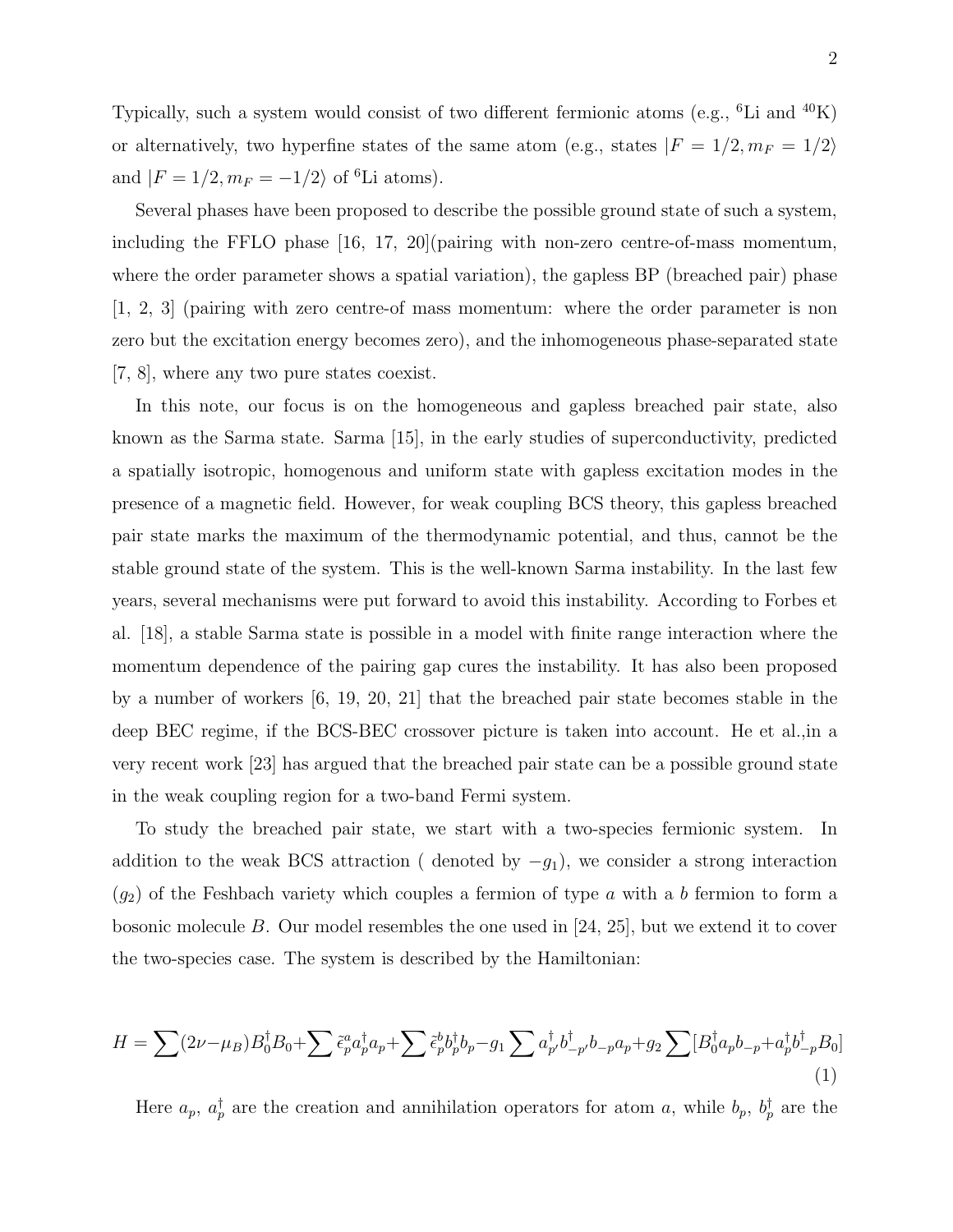corresponding operators for atom b. Also,  $\tilde{\epsilon}_p^a = \epsilon_p^a - \mu_a$  and  $\tilde{\epsilon}_p^b = \epsilon_p^b - \mu_b$ , while  $\epsilon_p^a$ ,  $\epsilon_p^b$  are the respective kinetic energies and  $\mu_a$ ,  $\mu_b$  the respective chemical potentials for species a and b. The annihilation and creation operators for the composite boson B are  $B_0$  and  $B_0^{\dagger}$  (We restrict ourselves to the case where only zero-momentum bosons are formed).The chemical potential for the bosons is  $\mu_B$ , and  $2\nu$  is the threshold energy of the composite bose particle energy band.

Using this Hamiltonian, we study the effect of the Feshbach parameters first on the gapped BCS superfluid state, and then on the gapless Sarma state, taking a variational approach. The stability of such a gapless state is analysed ensuring the positivity of the superfluid density [28, 29]. Considering the BCS-BEC crossover picture, we show that the breached pair state is stable only in a narrow region in the BEC side, bounded by two magnetic field values.

### 2. GAP EQUATION AND GAPLESS EXCITATIONS

We want to study the ground state of the two-fermion system by a variational method. We take  $|\Psi\rangle = |F\rangle \otimes |B\rangle$  as the trial form of the ground state of the system. Here  $|F\rangle$  $=|BCS\rangle = \prod (U_p + V_p a_p^{\dagger} b_{\perp}^{\dagger}$  $\binom{m}{p}$  (0), i.e, the probability of the pair  $(a_{p\uparrow}, b_{-p\downarrow})$  being occupied is  $|V_p|^2$ , and the probability that it is unoccupied is  $|U_p|^2 = 1 - |V_p|^2$ , while  $|B\rangle$  is the ground state for the condensate part of the boson subsystem. Our variational prescription is that  $|B\rangle$  has to be chosen in such a manner that it is an eigenstate of the annihilation operator B, which would make it a coherent state. In terms of Fock states  $|B\rangle = \sum C_n |n\rangle$ . Using the normalization condition, we arrive at  $|B\rangle = \exp(-\alpha^2/2) \exp(\alpha B^{\dagger})|0\rangle$ . The ground state of the system is consequently given by

$$
|\Psi\rangle = \prod (U_p + V_p a_p^{\dagger} b_{-p}^{\dagger}) |0\rangle \otimes \exp(-\alpha^2/2 + \alpha B^{\dagger}) |0\rangle
$$
 (2)

where  $\alpha = \sqrt{N_B}$ ,  $N_B$  being the expectation value of the total number of bosons in the condensed state.

From the Hamiltonian (1) and the ground state wave function (2), the ground state energy of the system would be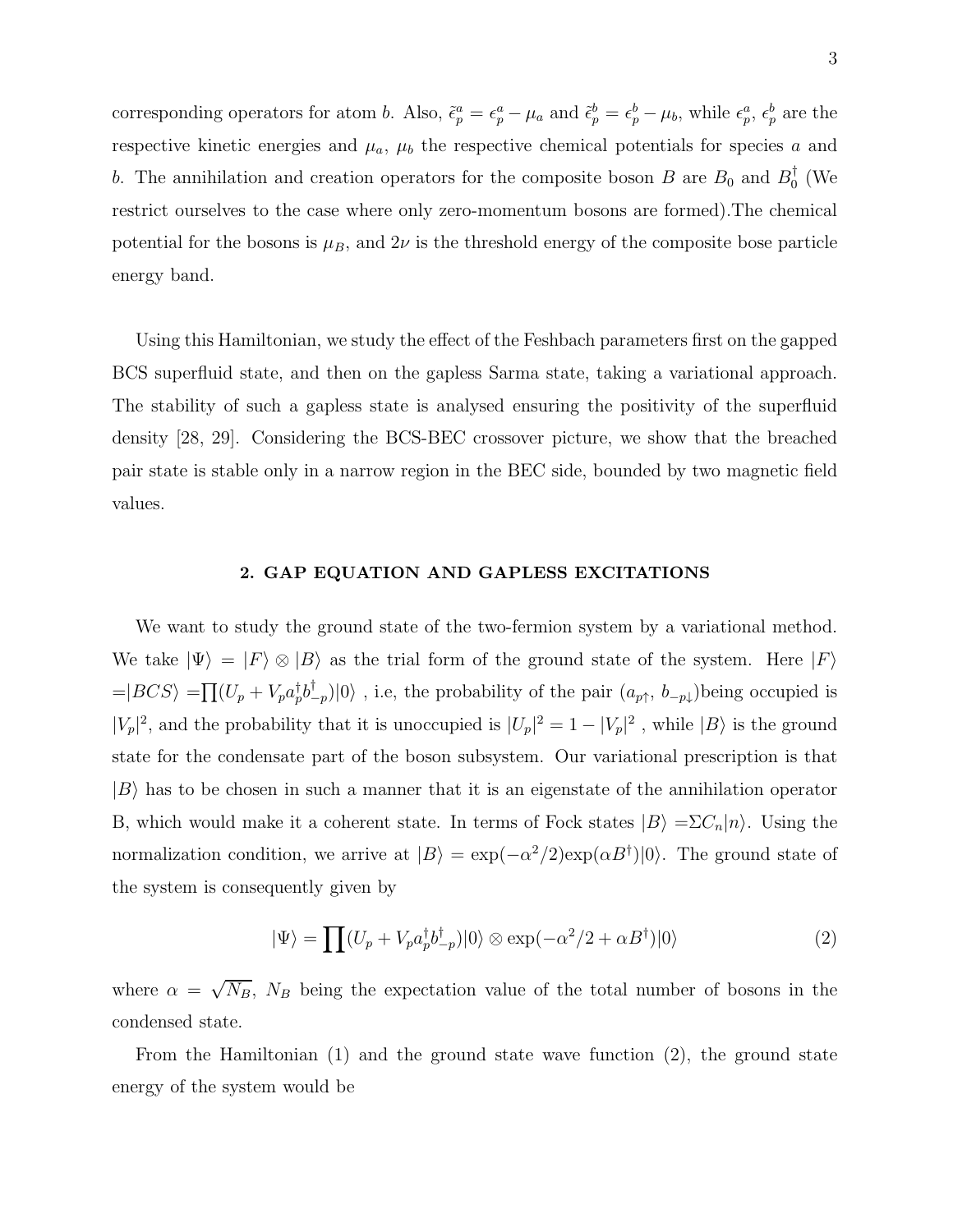$$
E = \sum (\tilde{\epsilon}_p^a + \tilde{\epsilon}_p^b) V_p^2 - g_1 \sum_{p, p'} U_p V_p U_{p'} V_{p'} + (2\nu - \mu_B) \alpha^2 + 2g_2 \alpha \sum_p U_p V_p \tag{3}
$$

Minimizing E with respect to  $V_p$  and  $\alpha$  we get

$$
4\epsilon_p^+ V_p - 2g_{eff} \sum_{p,p'} U_{p'} V_{p'} (U_p - V_p^2 / U_p) = 0
$$
\n(4)

where  $\epsilon_p^+ = (\tilde{\epsilon}_p^a + \tilde{\epsilon}_p^b)/2$ .  $g_{eff}$  is defined by the relation

$$
g_{eff} = g_1 + g_2^2/(2\nu - \mu_B)
$$
\n(5)

We note that this expression matches with the one obtained by Ohashi et al [24] using diagrammatics. In order to avoid a possible ultraviolet divergence, the summation in the right hand side of equation(4) has to be carried over upto a cutoff. For a metallic superconductor, this cutoff is played by  $\hbar\omega_D$ ,  $\omega_D$  being the Debye frequency. In ultracold atomic systems, the cutoff is determined by the range of the interatomic potential.

Now, if we choose  $g_{eff} \sum_{p'} U_{p'} V_{p'} = \Delta$ , the usual form of the gap equation follows, and we can identify  $\Delta$  as the gap in the excitation spectrum. A similar relation is obtained in finite temperature systems as well, if we incorporate the appropriate Fermi distribution functions in the expression of the free energy. In terms of this gap parameter,  $U_p$  and  $V_p$ can be expressed as  $U_p^2 = \frac{1}{2}$ 2  $\left(1+\frac{\epsilon_p^+}{\sqrt{\epsilon_p^{+^2}+\Delta^2}}\right)$ ) and  $V_p^2 = \frac{1}{2}$ 2  $\sqrt{ }$  $1-\frac{\epsilon_p^+}{\sqrt{\epsilon_p^{+2}+\Delta^2}}$  $\setminus$ .

The critical temperature  $T_C$  (temperature at which the gap vanishes) is proportional to  $\Delta_0$ , the BCS gap in the weak coupling limit, which is given by [27]

$$
\Delta_0 = \frac{8}{e^2} \epsilon_F \exp(-\frac{1}{\rho(0)g_{eff}})
$$
\n(6)

Here  $\rho(0)$  is the density of states in the Fermi level, e is the base of natural logarithms, and  $\epsilon_F$  is the Fermi energy. Thus the value of  $\Delta_0$  ( and  $T_c$ ) can be raised or lowered by adjusting  $2\nu$ , the tunable parameter depending on the Feshbach resonance process.

Next we study gapless excitations.The quasiparticle dispersions as obtained from standard BCS-like treatment is of the form [3, 14]:

$$
E_p^{a,b} = \pm \frac{\tilde{\epsilon}_p^a - \tilde{\epsilon}_p^b}{2} + \sqrt{(\frac{\tilde{\epsilon}_p^a + \tilde{\epsilon}_p^b}{2})^2 + \Delta^2}
$$
(7)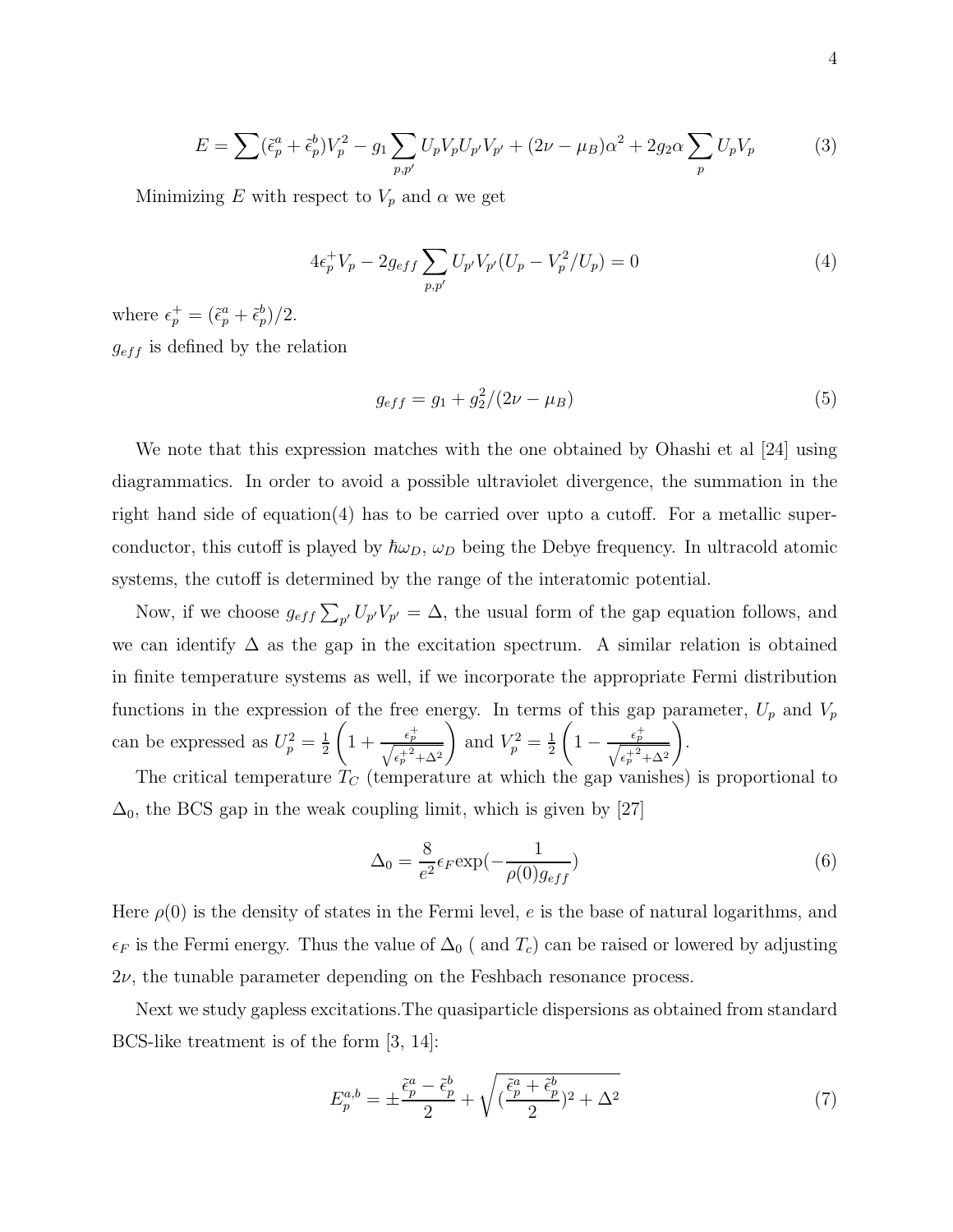

FIG. 3:  $(E_p^{a,b} - p)$  curve for  $\tilde{\mu}_B - 2\tilde{\nu} = -.5, \tilde{g}_2 = .2$ 

Depending on the values of particle masses and corresponding chemical potentials, these quasiparticle excitations can be negative, thus leading to gapless excitations. This is possible only if the magnitude of  $\Delta$  is less than a critical value  $\Delta_c$  [3, 14].

$$
\Delta_c = \frac{|m_b \mu_b - m_a \mu_a|}{2\sqrt{m_a m_b}}\tag{8}
$$

When  $|\Delta| > \Delta_c$ , both  $E_p^a$  and  $E_p^b$  remain positive for all values of p. This corresponds to usual BCS pairing. When  $|\Delta| < \Delta_c$ , either  $E_p^a$  or  $E_p^b$  crosses zero at the points: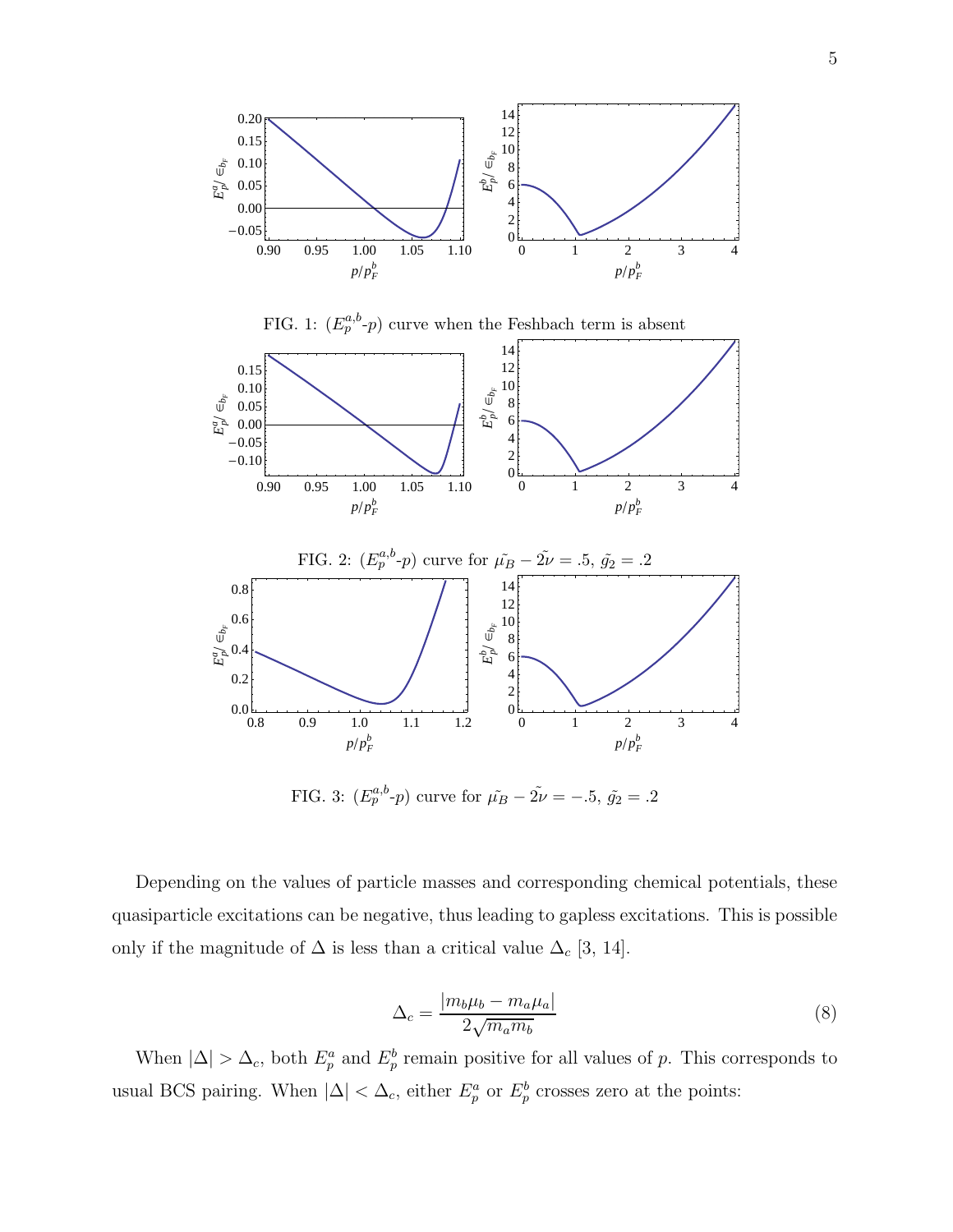$$
p_{1,2}^2 = (m_b \mu_b + m_a \mu_a) \mp [(m_b \mu_b - m_a \mu_a)^2 - 4m_a m_b \Delta^2]^{1/2}
$$
 (9)

The difference between  $p_1$  and  $p_2$  gives the span over which we get a gapless region in the parameter space. The state with gapless excitations marks the coexistence of the superfluid and normal components at zero temperature, and is called the Sarma phase, or the Breached Pair state. When we include the Feshbach term in the Hamiltonian, we have a control over this Sarma phase as well.

In figures  $(1,2,3)$ , we plot the E-p curve for a two-species system. Here we scale all energies by  $\epsilon_{b_F}$  (Fermi energy of species b) and all momenta by  $p_{b_F}$  (Fermi momentum of species b). It is evident that in this convention,  $m_b = .5$  and  $\mu_b = 1$ (in the BCS limit). We choose  $m_a = .1$ ,  $\mu_a = 6$  and multiply quantities  $g_1$ ,  $g_2$ ,  $(2\nu - \mu_B)$  and  $g_{eff}$  by  $\rho(0)$ , the density of states at the Fermi level to get dimensionless quantities  $\tilde{g}_1$ ,  $\tilde{g}_2$ ,  $(\tilde{2\nu} - \mu_B^{\tilde{\nu}})$  and  $g_{eff}^{\sim}$ . Let  $\tilde{g}_1 = 0.3$ . Had there been no Feshbach coupling  $g_2$ , we would get a gapless region from  $p=1.01$  to  $p=1.85$  (in units of  $p_{b_F}$ ) as seen from Figure-1.

If  $\tilde{g}_2 = .2$  is introduced in the system, and we choose  $\nu$  in such a way that  $(\tilde{\mu}_B - 2\tilde{\nu}) = 0.5$ , we get the Sarma phase for a wider region, from  $p=1.00$  to  $p=1.95$  (in units of  $p_{b_F}$ ) as seen from Figure-2.

If, on the other hand,  $(\tilde{\mu_B} - 2\tilde{\nu}) = -.5$ , the gapless phase vanishes entirely (Figure-3).

## 3. STABILITY ANALYSIS

The stability of a superfluid phase has been studied in different ways like demanding positivity of the superfluid density [21], ensuring non-negative eigenvalues of the number susceptibility matrix of the system [21, 31], minimization of thermodynamic potential [8, 22] etc.

Here we adopt the first criterion and demand that the superfluid density  $n_s$  must be positive. If the fermions are charged, this is equivalent to saying that the Meissner masssquared must be positive [31], since  $n_s$ , the superfluid density, and  $M^2$ , the Meissner mass squared obey the relation :  $M^2 = \frac{n_s q^2}{m^2}$  $\frac{q_{sg}q^2}{m^2}$  [28], q being the electronic charge and m, the mass of the particle. In our treatment, we work with the superfluid density directly, since we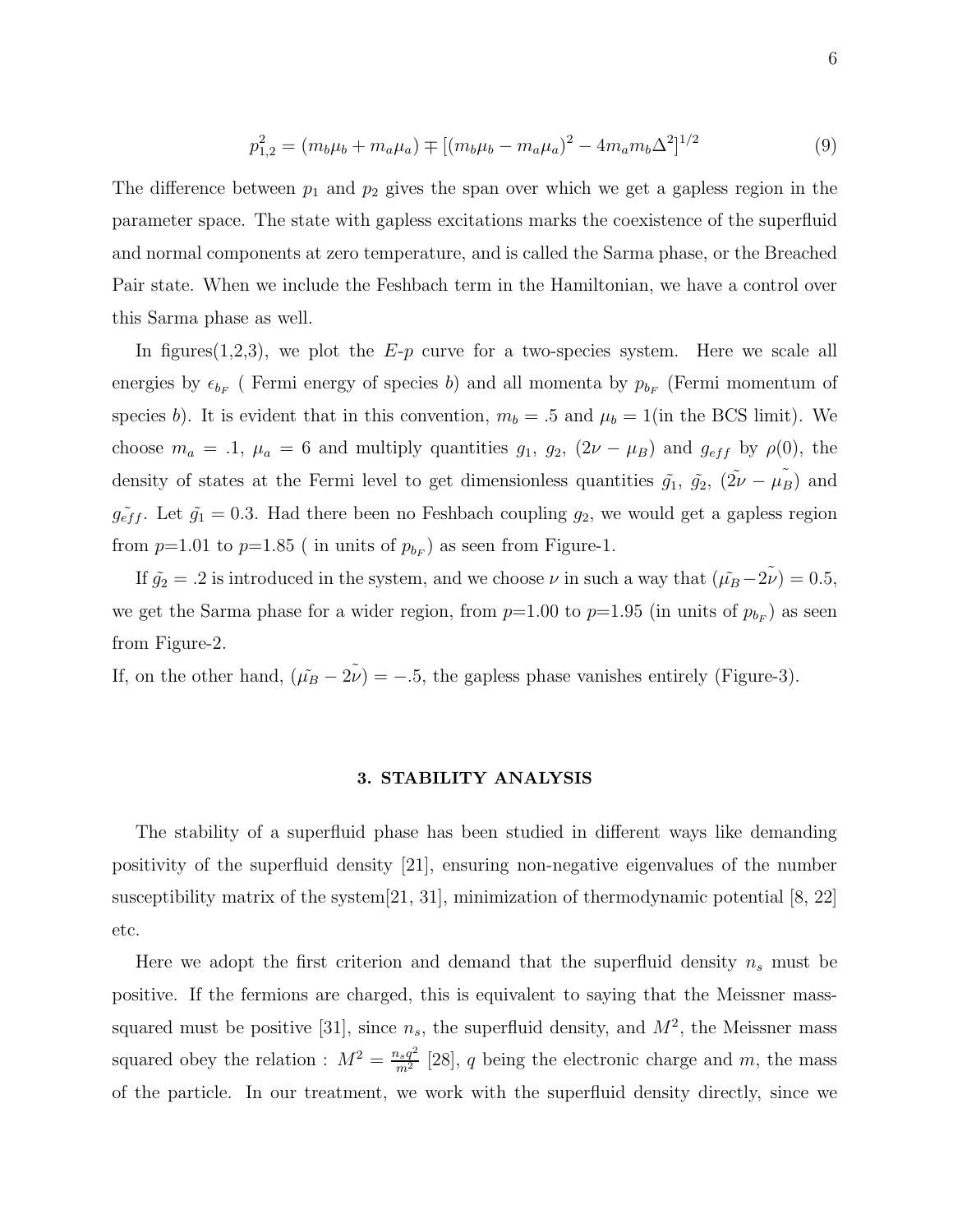are talking of a charge neutral Fermi system. However, the term "Meissner mass" can still be used just to continue the analogy with superconductors, as it only serves to express the superfluid density to within a multiplicative constant.

For convenience, we assume that the two species have equal masses. Therefore, equation (9) takes a simpler form:

$$
p_{1,2} = 2m[\bar{\mu} \pm \sqrt{\delta \mu^2 - \Delta^2}]^{\frac{1}{2}}
$$
\n(10)

where  $\bar{\mu} = (\mu_a + \mu_b)/2$  and  $\delta \mu = (\mu_a - \mu_b)/2$ . Thus,  $\Delta_c = \delta \mu$  here.

He et al [28, 29] have shown that when the two species have equal masses, the superfluid density can be expressed as

$$
n_s = mn \left( 1 - \frac{\eta \delta \mu \theta (\delta \mu - \Delta)}{\sqrt{\delta \mu^2 - \Delta^2}} \right) \tag{11}
$$

where  $\eta =$  $p_1^3+p_2^3$  $\frac{1+p_2}{6\pi^2 n}$ . We note that here *n* marks the bare fermion density or the density of the atoms that have not been part of the condensate yet ( i.e, unpaired fermions, fermions forming the Cooper pair and fermions that constitute the non-condensate bosons all are counted in n). Since the total number of bare Fermi atoms is conserved, so  $n + 2N_B=$ constant,  $N_B$  being the expectation value of the total number of bosons in the condensate. If  $\Delta < \Delta_c$ , for  $n_s$  is to be positive,  $\frac{\eta \delta \mu}{\sqrt{\delta \mu^2 - \Delta^2}}$ has to be less than 1, which is satisfied if  $\eta$  < 1, and  $|\eta^2 - 1|$  >  $\Delta^2$  $rac{1}{\delta\mu^2}$ .

Now when both  $p_1$  and  $p_2$  are real and there is a breached pair phase between them (this state has sometimes been termed as BP2 state in the literature [37, 38]), the bare fermion density can be written as:

$$
n = \frac{1}{2\pi^2} \int_{p_1}^{p_2} p^2 \, dp + \frac{1}{\pi^2} \left[ \int_0^{p_1} V_p^2 p^2 \, dp + \int_{p_2}^{\infty} V_p^2 p^2 \, dp \right] \tag{12}
$$

Here the first term denotes the contribution from the gapless region between  $p_1$  and  $p_2$ , i.e, the normal component. The next two integrals take care of the contributions from the gapped superfluid regimes, one from momenta 0 to  $p_1$  and the other from  $p_2$  to infinity. The terms, when rearranged, gives

$$
n = \frac{p_1^3 + p_2^3}{6\pi^2} + \frac{1}{\pi^2} \left( -\int_0^{p_1} p^2 U_p^2 \, dp + \int_{p_2}^{\infty} p^2 V_p^2 \, dp \right) \tag{13}
$$

In the weak coupling limit, the last two integrals are very small, and hence, can be neglected. Therefore,  $\eta=1$ , and  $n_s$  is negative. Thus, the Sarma state is unstable here.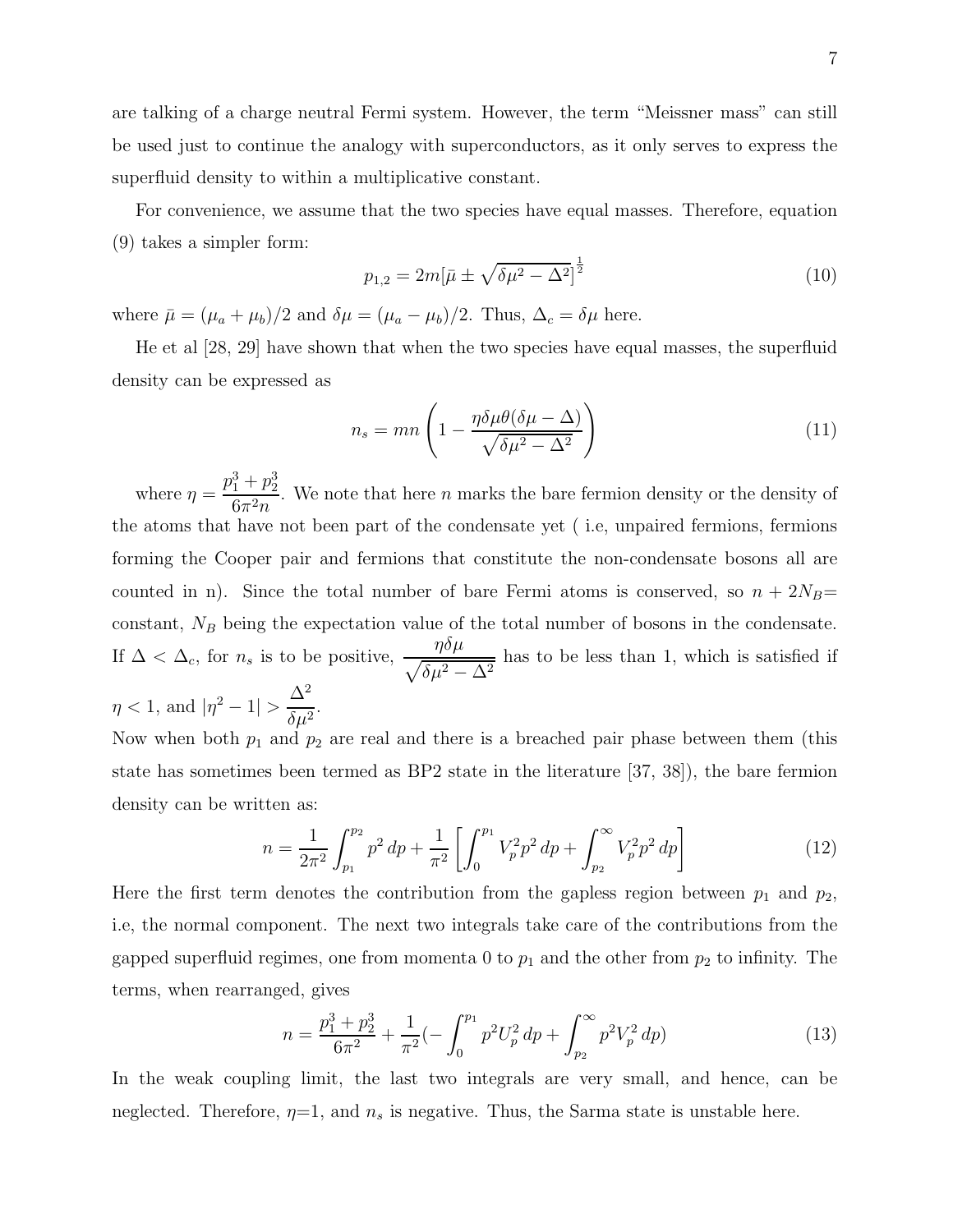

FIG. 4:  $(E_p^{a,b} \text{-} p)$  curve when  $p_1$  is imaginary

We shift our focus to a special case, where only one of  $p_1$  and  $p_2$  is real ( in the literature, this is called the BP1 state [37, 38]). In this case the  $E-p$  curve resembles figure 4, and the bare fermion density is

$$
n = \frac{p_2^3}{6\pi^2} + \frac{1}{\pi^2} \int_{p_2}^{\infty} p^2 V_p^2 \, dp \tag{14}
$$

This yields  $\eta$  < 1, and thus the stability criterion is fulfilled. Now, from equation(10),  $p_1$  is imaginary if  $\sqrt{\delta\mu^2 - \Delta^2} > \bar{\mu}$ , i.e,  $-\mu_a\mu_b > \Delta^2$ . So, Sarma phase is stable only in a region where the chemical potential of one species is positive, and the other, negative, provided the magnitude of their product is greater than  $\Delta^2$ .

Leggett has shown [32] that in the BCS-BEC crossover picture, the chemical potential can be determined by solving the gap and the number equations. Extending these equations to the two species case, we get

$$
\sum_{p=0}^{\infty} \left(\frac{1}{\epsilon_p} - \frac{1}{\sqrt{\epsilon_p^2 + \Delta^2}}\right) = \frac{m}{2\pi\hbar^2 a_s}
$$
 (15a)

$$
\sum_{p=p_2}^{\infty} (1 - \frac{\epsilon_p - \bar{\mu}}{\sqrt{\epsilon_p^2 + \Delta^2}}) = 2 \frac{k_{b_F}^3}{3\pi^2}
$$
 (15b)

$$
\sum_{p=0}^{\infty} \left(1 - \frac{\epsilon_p - \bar{\mu}}{\sqrt{\epsilon_p^2 + \Delta^2}}\right) + \sum_{p=0}^{p_2} \left(1 + \frac{\epsilon_p - \bar{\mu}}{\sqrt{\epsilon_p^2 + \Delta^2}}\right) = 2\frac{k_{a_F}^3}{3\pi^2}
$$
(15c)

where  $a_s$  is the  $a - b$  scattering length and  $k_{a_F}$  and  $k_{b_F}$  correspond to the Fermi wave number of the more and the less populated species respectively. Let  $k'$  denote the wave number corresponding to the breaching point for the BP1 state, i.e,  $p_2 = \hbar k'$ . Converting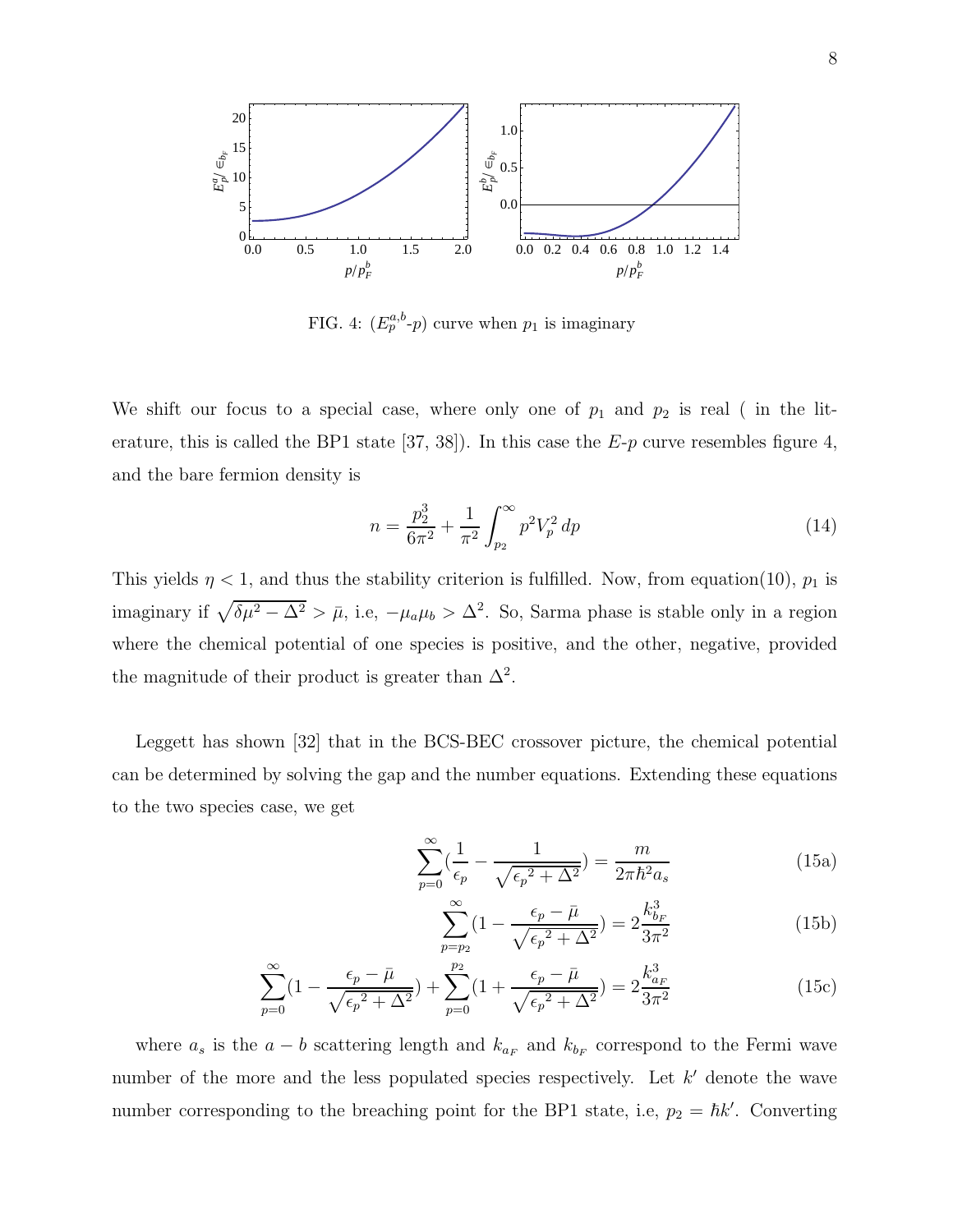

FIG. 5: Behavior of  $\mu_a$  and  $\mu_b$  in the crossover picture

the sums into integrals, we obtain that in the weak coupling limit,  $\bar{\mu} = (\epsilon_{a_F} + \epsilon_{b_F})/2 =$  $\hbar^2 (k_{a_F}^2 + k_b^2$  $\binom{2}{b_F}/4m$ , as expected. In contrast, in the strong coupling limit,

$$
\bar{\mu} = -\frac{\hbar^2}{2ma_s^2} + \frac{2\epsilon_{b_F}(k_{b_F}a_s)}{3\pi} \left(1 + \frac{2k'^3a_s^3}{\pi}\right) \tag{16}
$$

provided  $k'^2 \ll \bar{\mu}$  (a condition which is satisfied if the population imbalance is small compared to the total population). In this case  $\bar{\mu}$  asymptotically approaches  $-\hbar^2/2ma_s^2$ , i.e, half the binding energy of the molecule.

If we think of  $\mu_a$  and  $\mu_b$  separately, the first one differs from the other by the Fermi energy of the excess fermions. Moreover, in the presence of a magnetic field  $H$ , there is an asymmetry between the chemical potentials given by  $m_B H$ ,  $m_B$  being the fermion magneton. So we have

$$
\delta\mu = \frac{1}{2} \left( \frac{\hbar^2 k'^2}{2m} + m_B H \right) \tag{17}
$$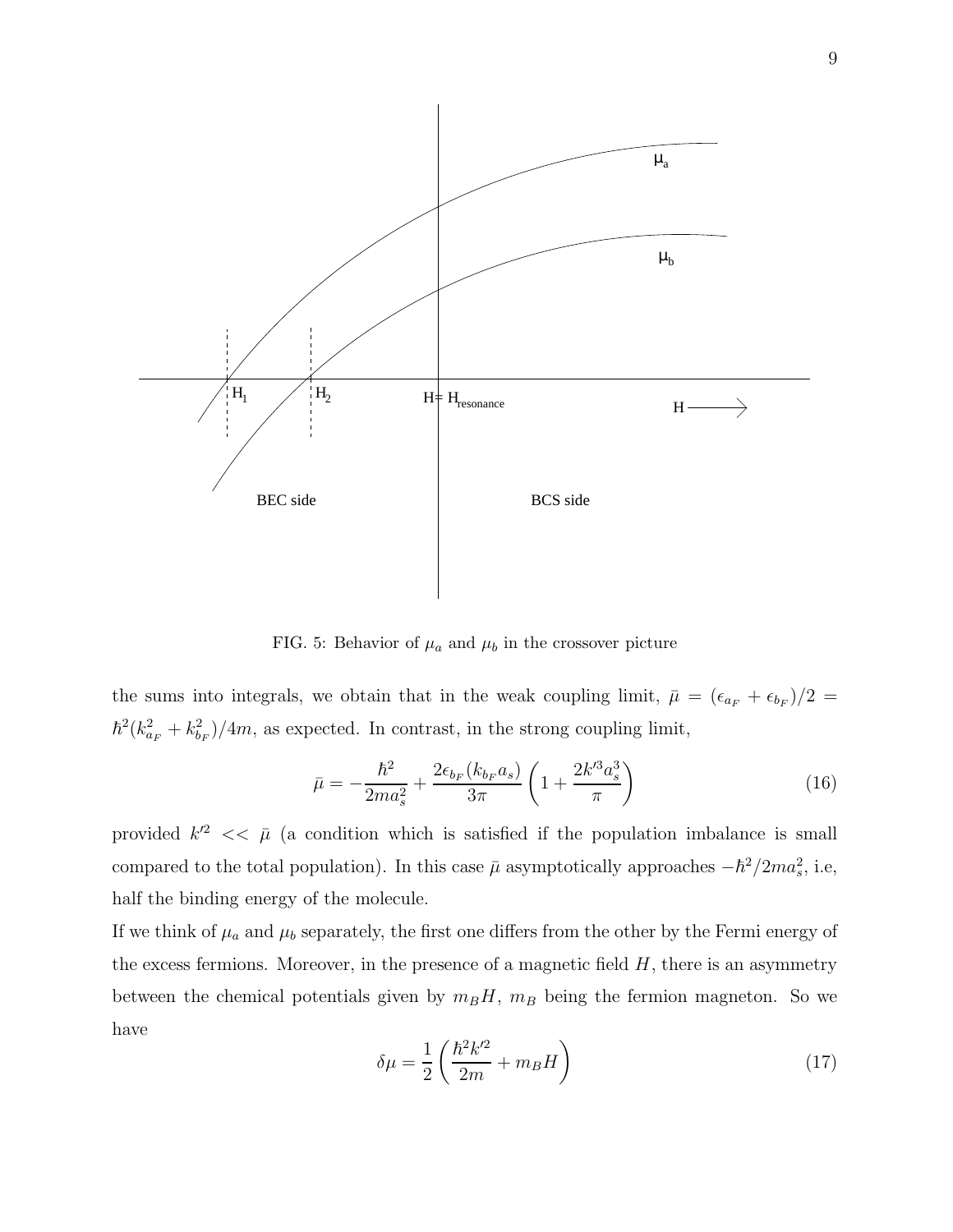Therefore,

$$
\mu_{a,b} = \bar{\mu} \pm \delta\mu = -\frac{\hbar^2}{2ma_s^2} + \frac{2\epsilon_{b_F}(k_{b_F}a_s)}{3\pi} \left(1 + \frac{2k'^3a_s^3}{\pi}\right) \pm \left(\frac{\hbar^2k'^2}{4m} + \frac{m_BH}{2}\right) \tag{18}
$$

Our domain of interest is when  $\mu_a$  is positive, and  $\mu_b$  is negative, i.e, while approaching the BEC side,  $\mu_b$  has already crossed zero but  $\mu_a$  has not. Now,  $\mu_a$  and  $\mu_b$  becomes zero at magnetic field values  $H_1$  and  $H_2$  respectively, as sketched in figure (5), where

$$
H_1 = (2/m_B) \left[ \frac{\hbar^2}{2ma_{s1}^2} - \frac{2\epsilon_{b_F}(k_{b_F}a_{s1})}{3\pi} \left( 1 + \frac{2k'^3a_{s1}^3}{\pi} \right) - \frac{\hbar^2 k'^2}{4m} \right]
$$
(19a)

$$
H_2 = (2/m_B) \left[ -\frac{\hbar^2}{2ma_{s2}^2} + \frac{2\epsilon_{b_F}(k_{b_F}a_{s2})}{3\pi} \left( 1 + \frac{2k'^3a_{s2}^3}{\pi} \right) - \frac{\hbar^2 k'^2}{4m} \right]
$$
(19b)

Here  $a_{s1}, a_{s2}$  are the respective values of the scattering length at  $H_1$  and  $H_2$ . Between these two magnetic field values, the Sarma state will be stable.

# 4. ESTIMATES OF  $H_1$  AND  $H_2$

Experiments with population-imbalanced fermionic systems have been done by Zwierlein et al. [33, 34] and Partridge et al [35].They obtained the signature of superfluidity in an unequal mixture of two spin states of <sup>6</sup>Li atoms, and a quantum phase transition between the superfluid state and the normal state was observed at a critical polarization. Another method for experimental detection of the breached pair phase has been suggested by Yi et al. [37]. However, no clear signature of this gapless phase has been obtained till date.

We now use the data obtained from these experiments on population-imbalanced gas of  ${}^{6}$ Li atoms [33, 34] to make an estimate of the magnetic field values corresponding to the breached pair Sarma state. To be able to use the expressions (19a,19b), we need to know the scattering length as a function of the magnetic field. This is provided by  $a_s = a_0$  $1 -$ Γ  $H-H_0$  $\setminus$ , where  $a_0$  is the background scattering length,  $\Gamma$  is the width of the resonance, and  $H_0$  is the position of the resonance peak.

We use this expression for scattering length, and put  $a_0 = 45.5r_0$  (r<sub>0</sub>=Bohr radius), which is the singlet scattering length for <sup>6</sup>Li. We also take  $n_a = 1.8 \times 10^7$ ,  $n_b = 2.6 \times$  $10^6$  as population of the two species,  $H_0= 834$  G,  $\Gamma= 300$ G (These values correspond to experimental data for Feshbach resonances in  ${}^{6}$ Li as reported in [33, 34, 36].) We now solve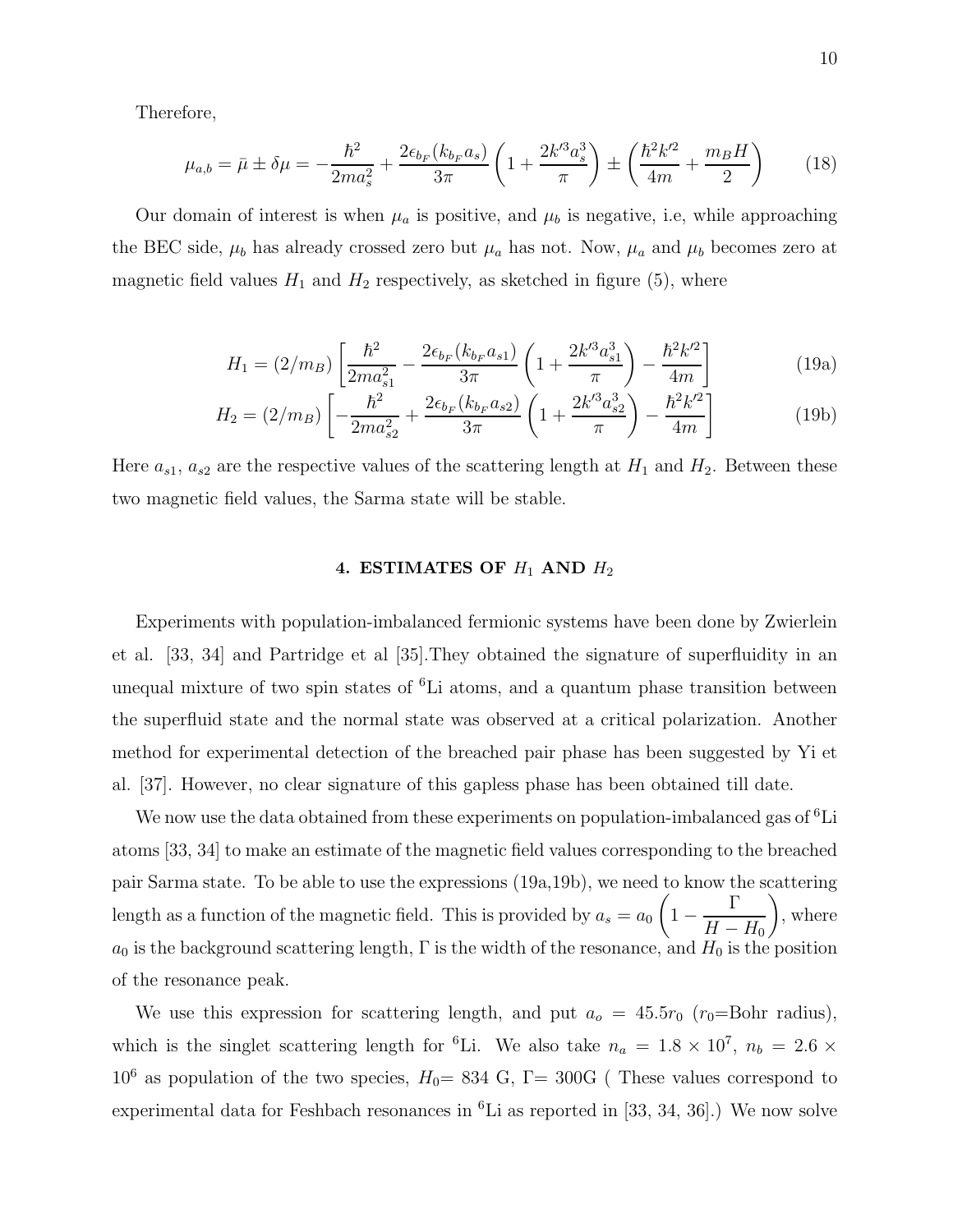equations (19a,19b) explicitly to find  $H_1$  to be 832.40 G and  $H_2$  to be 833.95 G. It would be interesting to speculate that the superfluid observed by Zwierlein et al. in this range is of the BP1 variety.

This estimate of  $H_1$  and  $H_2$  is not a highly accurate one. In fact, the range of the breached pair state should get shifted a bit towards lower values of the magnetic field. Actually, for deriving equations (19a,19b), we had assumed the magnitudes of the chemical potentials to be very large compared to  $\Delta$  and  $k_1^2$ , an assumption which does not hold at points where  $\mu_a$  and  $\mu_b$  become zero. However, the values are not unreasonable in view of the fact that in the BCS-BEC crossover picture, the chemical potential falls quite sharply after crossing zero and quickly becomes a large negative quantity.

#### 5. SUMMARY AND DISCUSSION

Here we have studied a two-species fermionic system in the presence of Feshbach resonance, taking a variational route with an explicit construct of the ground state. The gapless breached pair state was discussed, and its stability was analysed ensuring the positivity of the superfluid density. We showed that a breached pair state with two Fermi surfaces is always unstable, while its single Fermi-surface counterpart is stable when the chemical potential of the two pairing species bear opposite signs.

The stability of the breached pair state is indeed a widely debated issue. Although it has often been suggested that the BP1 state might be stable in deep BEC region, nothing, to the best of our knowledge, was said anything about how 'deep' that really is. In this note, however, we observe that, the requirement that  $\mu_a$  and  $\mu_b$  should be of opposite signs, automatically puts two bounds in terms of the Feshbach magnetic fields, between which the gapless state is stable. Moreover, this stable breached pair state is obtained not in deep BEC, but near the vicinity of the point when the average chemical potential crosses zero, i.e, right after the onset of condensation.

Gubankova et al [31], while discussing the stability of breached pair states by analysing the number susceptibility, commented that stable gapless states with a single Fermi surface exist for negative average chemical potential. In a recent paper, A. Mishra et al.[22] reached the same conclusion by comparing the thermodynamic potentials of the condensed phase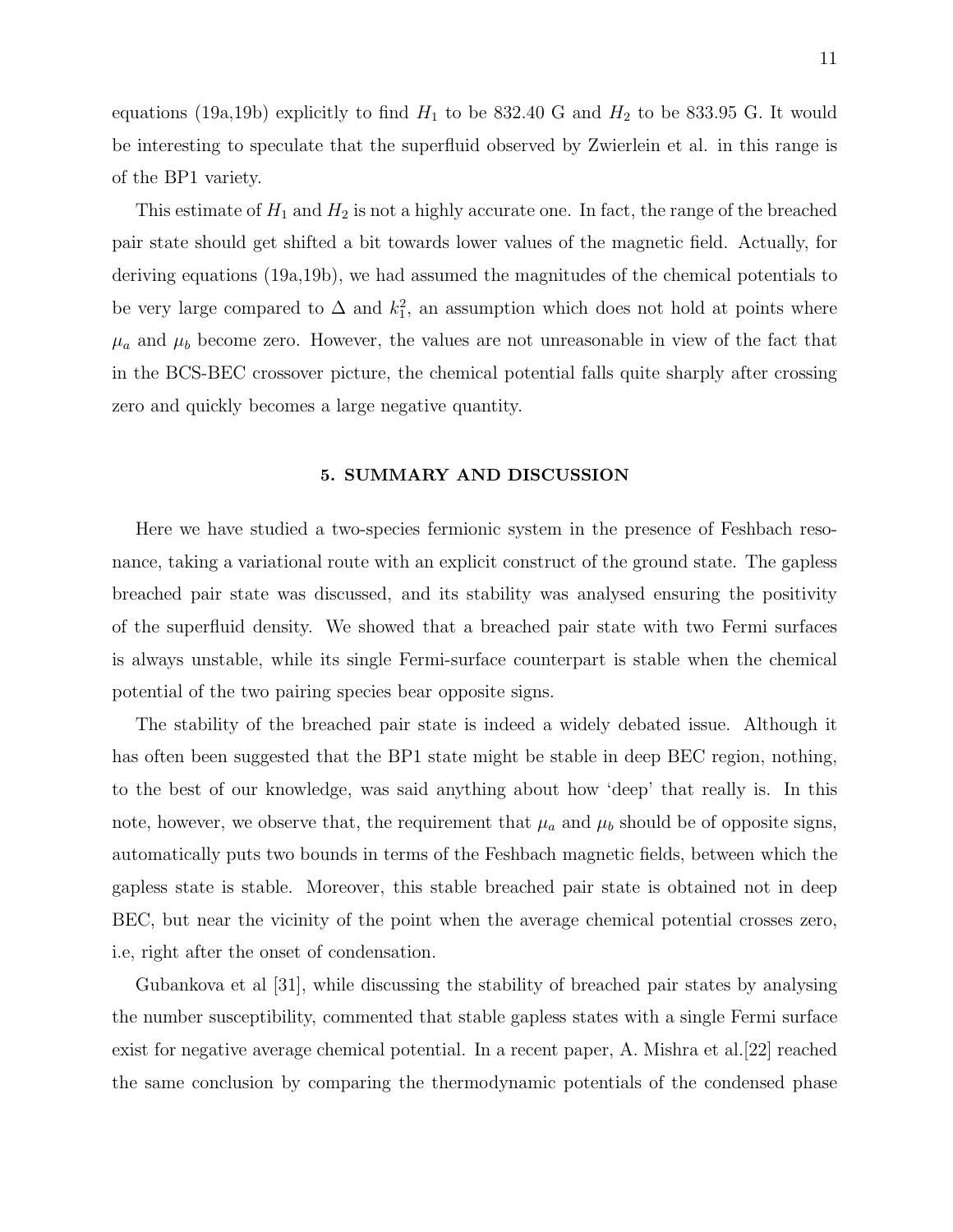and the normal phase. Although the criterion they arrive at (the negativity of the average chemical potential) does not fully match with ours ( the chemical potential of the two species to have opposite signs), there is definitely a region of overlap.

In their experiment, Zwierlein et al. observed that superfluidity breaks down when the pairing gap  $\Delta$  becomes small compared to the chemical potential difference  $\mu_a - \mu_b$ . We note that this matches with the stability criterion for the BP2 state, since, if  $\Delta < \delta \mu$  and  $\eta = 1$ , the state becomes unstable, as seen from equation (11).

As for the BP1 state, we have shown that this state is stable in a region where  $\mu_a$  and  $\mu_b$  have opposite signs, which can be achieved by keeping the system between two specific magnetic field values. For simplicity we took the two species to have same masses in our calculation, but the treatment should be extendable to a situation where the fermion species are of different masses, as for example in a  ${}^{6}$ Li- ${}^{40}$ K system.

#### ACKNOWLEDGEMENT

The author would like to express her gratitude to her supervisor Prof. J. K. Bhattacharjee for his keen interest and helpful comments during the course of this work. Constructive suggestions from the referee are also thankfully acknowledged.

- [1] W. V. Liu and F. Wilczek, Phys. Rev. Lett. 90, 047002 (2003).
- [2] P. F. Bedaque, H. Caldas, and G. Rupak, Phys. Rev. Lett. 91, 247002 (2003).
- [3] S-T. Wu and S. Yip, Phys. Rev. A 67, 053603 (2003)
- [4] H. Caldas, C.W. Morais and A.L. Mota, Phys. Rev. D 72, 045008 (2005)
- [5] J. Carlson and S. Reddy, Phys. Rev. Lett. 95, 060401 (2005).
- [6] D. T. Son and M. A. Stephanov, Phys. Rev. A 74 013614 (2006).
- [7] D. E. Sheehy and L. Radzihovsky, Phys. Rev. Lett. 96, 060401 (2006).
- [8] D. E. Sheehy and L. Radzihovsky, Annals of Physics 322, 1790 (2007)
- [9] C. C. Chien, Q. Chen, Y. He and K. Levin, Phys Rev Lett. 98, 110404, (2007)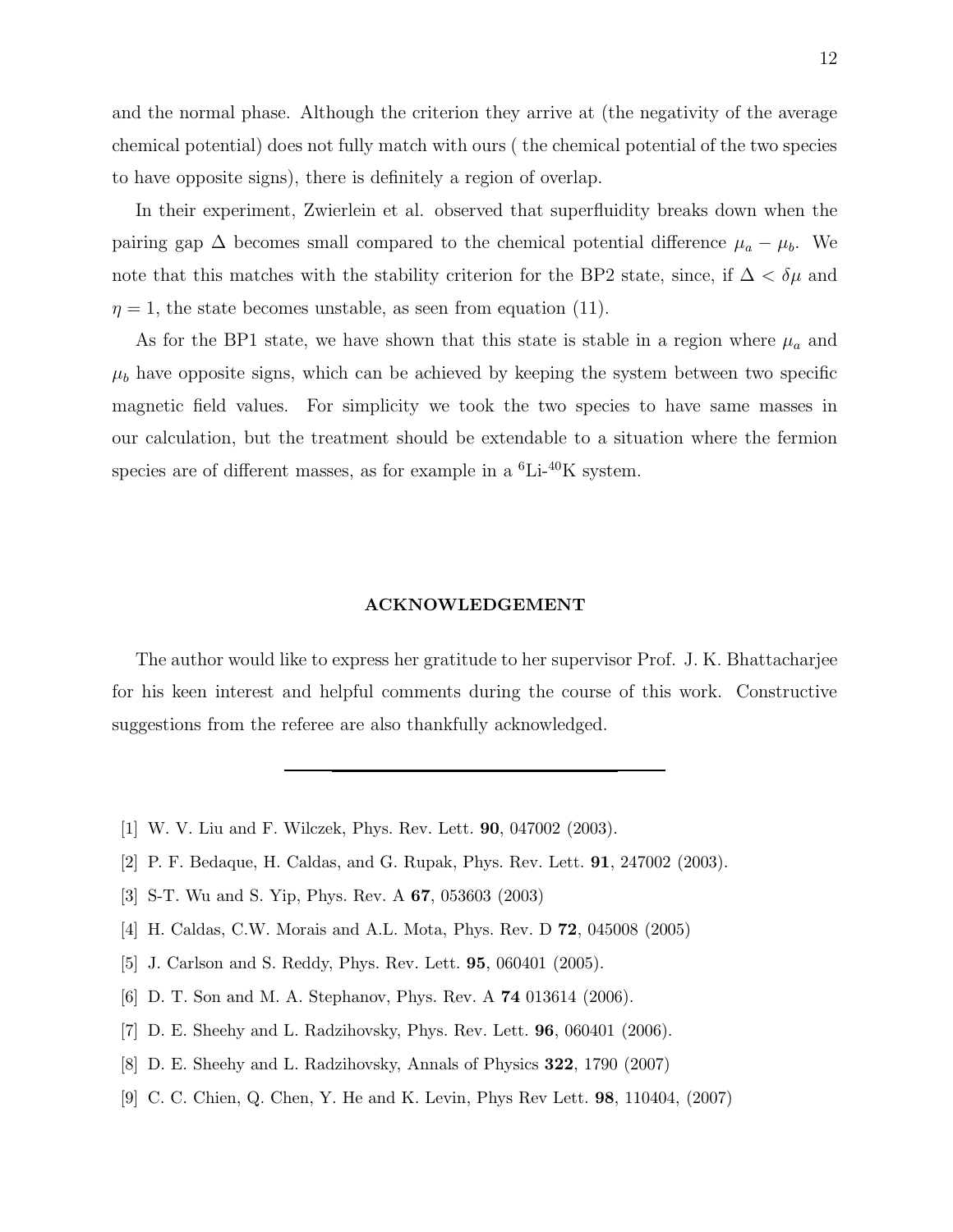- [10] Q. Chen, Y. He, C. C. Chien and K. Levin, Phys Rev B 75, 014521, (2007)
- [11] T. Koponen, J. Kinnunen, J.P. Martikainen, L.M. Jensen, P. Torma, New Journal of Physics B 8, 179 (2006)
- [12] M. Iskin and C. A. R. Sa de Melo, Phys. Rev. Lett. 97, 100404 (2006)
- [13] K. B. Gubbels, M. W. J. Romans, and H. T. C. Stoof, Phys. Rev. Lett. 97, 210402 (2006)
- [14] Pairing in Fermionic Systems, edited by A. Sedrakian, J. W. Clark, and M. Alford, World Scientific Publishing Co, Singapore, 2006
- [15] G.Sarma, J.Phys.Chem.Solid 24,1029(1963)
- [16] A. I. Larkin, Yu. N. Ovchinnikov, Sov. Phys. JETP 20, (1965)
- [17] P. Fulde, R. A. Ferrel, Phys. Rev. A, 135, 550, (1964)
- [18] M. M. Forbes, E. Gubankova, W. V. Liu and F. Wilczek, Phys. Rev. Lett.94, 017001(2005)
- [19] H.Hu and X.J. Liu, Phys. Rev. A ,73, 051603(R)(2006)
- [20] M. Mannarelli, G. Nardulli and M. Ruggieri, Phys. Rev. A.74, 033606(2006);
- [21] C.-H. Pao, S.-T. Wu, and S.-K. Yip, Phys. Rev. B 73, 132506 (2006).
- [22] A. Mishra and H. Mishra The Eur. Phys. J. D., 53,75,(2009)
- [23] L. He and P. Zhuang , Phys. Rev. B 79, 024511 (2009)
- [24] Y. Ohashi and A. Griffin, Phys. Rev. Lett. 89, 130402 (2002)
- [25] M. Holland, S.J.J.M.F. Kokkelmans, M.L. Chiofalo, R. Walser, Phys. Rev. Lett.87, 120406 (2001)
- [26] R.P. Feynman, Statistical Mechanics, A Set of Lectures, Addison-Wesley, New York, 1988
- [27] C. J. Pethick and H. Smith, Bose-Einstein Condensation in Dilute Gases, Cambridge Univ. Press 2002
- [28] L. He, M. Jin, P. Zhuang, Phys. Rev. B 73, 214527 (2006)
- [29] L. He, M. Jin, P. Zhuang, Phys. Rev. B 73,024511 (2006)
- [30] M. Kitazawa, D.H. Rischke, I. Shovkovy, Phys. Lett. B 637, 367 (2006)
- [31] E. Gubankova, A. Schmitt, F. Wilczek, Phys. Rev. B 74, 064505 (2006)
- [32] A.J. Leggett, Quantum Liquids,Bose Condensation and Cooper pairing in condensed-matter systems, Oxford University Press, Oxford, 2006
- [33] M. W. Zwierlein, A. Schirotzek, C. H. Schunck and W. Ketterle, Science 311, 492 (2006)
- [34] M. W. Zwierlein, C.H. Schunck, A. Schirotzek, and W. Ketterle, Nature( London) 442, 54